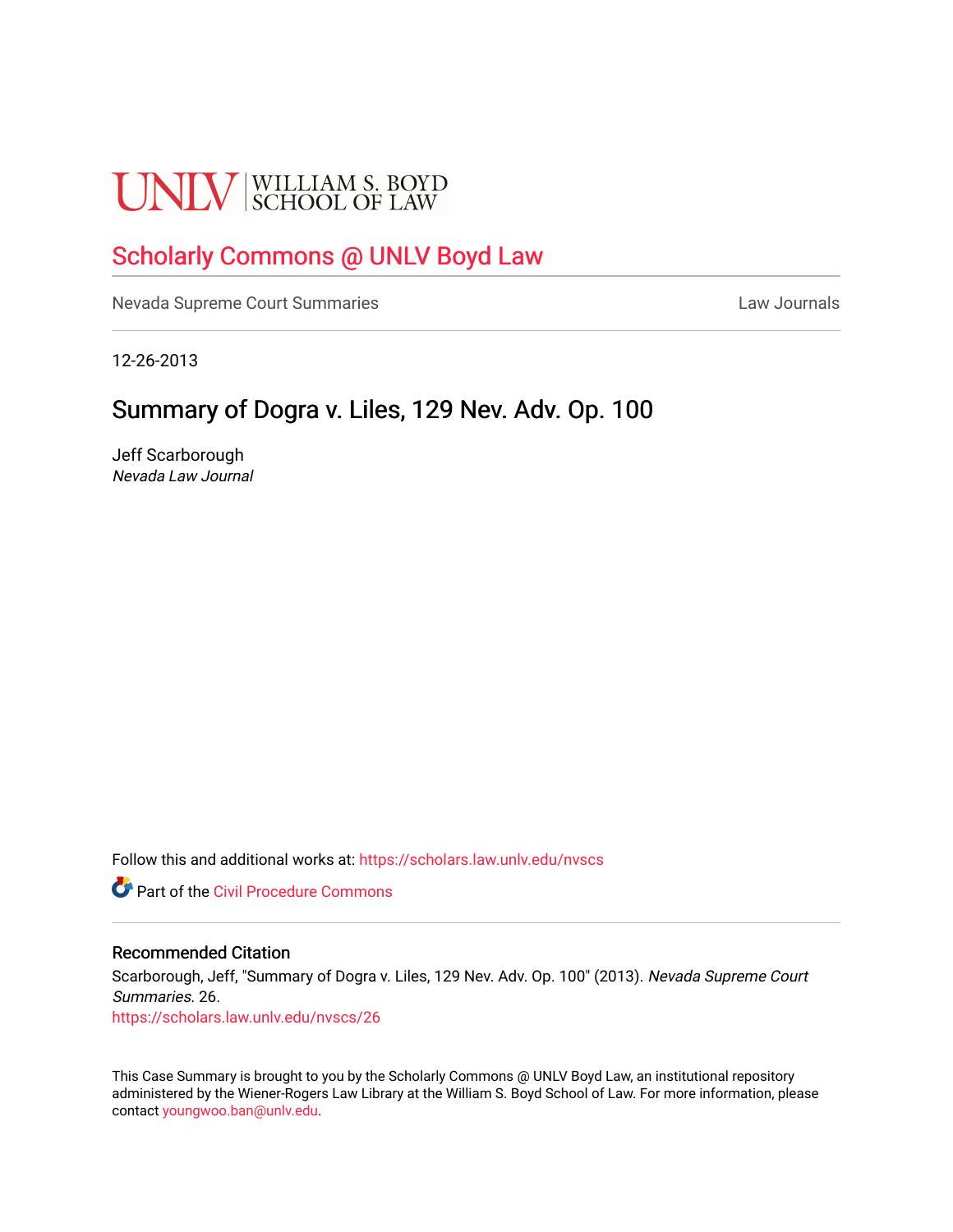*Dogra v. Liles*, 129 Nev. Adv. Op. 100 (Dec. 26, 2013)<sup>1</sup>

#### CIVIL PROCEDURE: PERSONAL JURISDICTION

#### **Summary**

The Court determined three issues: (1) whether a nonresident defendant is subject to personal jurisdiction in Nevada when the sole basis asserted is her adult child's unilateral act of driving the defendant's vehicle in Nevada; (2) whether a defendant's filing of a motion to consolidate in a Nevada court waived her right to object to the court's exercise of personal jurisdiction over her; and (3) whether an interpleader action filed by a defendant's car insurance company subjects its insured to personal jurisdiction in Nevada.

#### **Disposition**

A nonresident defendant is not subject to personal jurisdiction in Nevada when the sole basis asserted is her adult child's unilateral act of driving the defendant's vehicle in Nevada. In addition, when a consolidated motion does not implicate the parties' substantive legal rights, a defendant's filing of a motion does not amount to a request for affirmative relief sufficient to constitute a waiver of the right to object to the Court's exercise of personal Jurisdiction. Finally, an interpleader action can subject a defendant to jurisdiction in Nevada Courts when her adult child's unilateral act of driving in Nevada is the basis asserted and the defendant's insurance company was acting as her agent in filing the action.

#### **Factual and Procedural History**

Jane Liles, a California resident, purchased a Scion car in California for her daughter Susan. Jane made all payments on the car, registered it in her name, and placed it on her insurance. Jane named Susan as the primary driver. Susan drove the Scion to Nevada, where she lost control of the vehicle and swerved in front of another car, causing the second car to crash into the median and land on the Dogras' car.

After the accident, Jane's insurance company filed an interpleader action in Nevada to leave the injured parties to settle their respective rights to any insurance payments. Thereafter, the Dogras and other plaintiffs separately sued Susan and Jane for negligence and negligent entrustment. In the Dogras' action, Jane moved under NRCP 12(b)(2) to dismiss the complaint due to lack of personal jurisdiction. The Dogras opposed Jane's motion.

After hearing the parties' arguments, the district court granted Jane's motion to dismiss. Jane and Susan then moved to consolidate all lawsuits stemming from the accident. The district court granted the consolidation motion and concluded that the motion did not subject Jane to Nevada's jurisdiction.

Subsequently, Susan and Jane were deposed. Susan and Jane testified that Jane did not prohibit Susan from driving the Scion to Nevada. Jane also testified that she did not remember whether she knew about Susan's trip to Las Vegas before the accident. After obtaining Susan's transcript, the Dogras filed a motion for reconsideration. The Dogras claimed that Susan's deposition testimony constituted new evidence proving that Jane was subject to Nevada's

<sup>&</sup>lt;sup>1</sup> By Jeff Scarborough.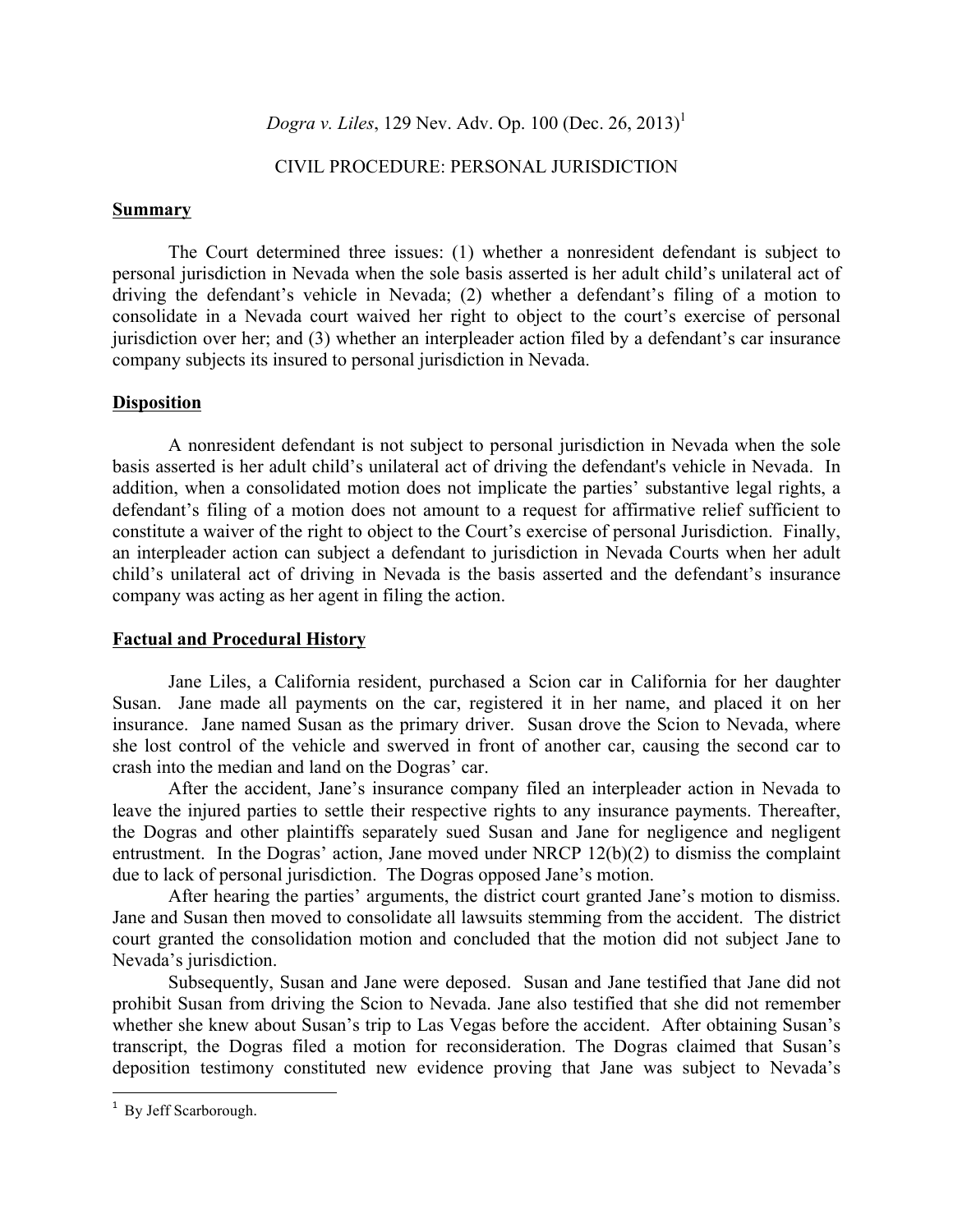jurisdiction because Jane placed no restrictions on Susan's use of the Scion. The district court denied the Dogras' motion. The Dogras appealed.

#### **Discussion**

On appeal, the Dogras contend that the district court erred in determining it lacked personal jurisdiction over Jane. They asserted three theories to support their position: (1) Jane has sufficient minimum contacts with Nevada because she let Susan use her car in this state; (2) Jane sought affirmative relief in Nevada courts by filing the motion to consolidate, which subjects her to suit here; and (3) Jane acquiesced to the jurisdiction of Nevada courts when she filed an interpleader action through her insurer.

#### *Minimum contacts*

Nevada may only exercise personal jurisdiction over a nonresident defendant when doing so does not offend due process.<sup>2</sup> Due process is based on whether the defendant's "contacts" with Nevada are sufficient that the defendant could reasonably anticipate being haled into court with those contacts.<sup>3</sup> When the defendant does not acquiescence to a forum state's jurisdiction, personal jurisdiction occurs in two forms: general and specific. Here, only specific jurisdiction was asserted. Nevada may only exercise specific jurisdiction over a nonresident defendant if the defendant either "purposefully avails" herself of the protections of Nevada's laws or "purposefully directs" her conduct towards Nevada, and the claim arises from that purposeful conduct.<sup>4</sup> The "mere unilateral activity of those who claim some relationship with a nonresident defendant cannot satisfy the requirement of contact with the forum State."<sup>5</sup>

Here, Jane did not purposefully avail herself of Nevada's laws or purposefully direct conduct toward Nevada. In car accident cases, Courts have found that nonresident defendants are only subject to a forum's jurisdiction when the defendant actually knows her car is being operated in the forum state, or if the defendant specifically authorized the use of the car in the forum state.<sup>6</sup> Here, Nevada does not have specific jurisdiction over Jane because Jane did not specifically authorize Susan to drive to Nevada and did not loan the vehicle to Susan knowing she would use it in Nevada. Jane's no-restriction policy on when and where Susan could drive does not subject Jane to specific personal jurisdiction in Nevada because it would be unreasonable and offend due process. Specifically, to allow Nevada to exercise personal jurisdiction over Jane on these facts would undermine the degree of predictability the Due Process Clause provides to the legal system, which "allows potential defendants to structure their primary conduct with some minimum assurance as to where that conduct will and will not render them liable to suit."<sup>7</sup>

<sup>2</sup> Trump v. Eighth Jud. Dist. Court, 109 Nev. 687, 698, 857 P.2d 740, 747 (1993). 3

<sup>&</sup>lt;sup>3</sup> *See id.* at 699, 857 P.2d at 748.<br><sup>4</sup> See World Wide Volkswagen (

<sup>&</sup>lt;sup>4</sup> See World-Wide Volkswagen Corp. v. Woodson, 444 U.S. 286, 297 (1980).

*Id.* at 298 (internal quotation marks and citations omitted).

 $6$  Tavoularis v. Womer, 462 A.2d 110, 114 (N.H. 1983).

World-Wide Volkswagen, 444 U.S. at 297.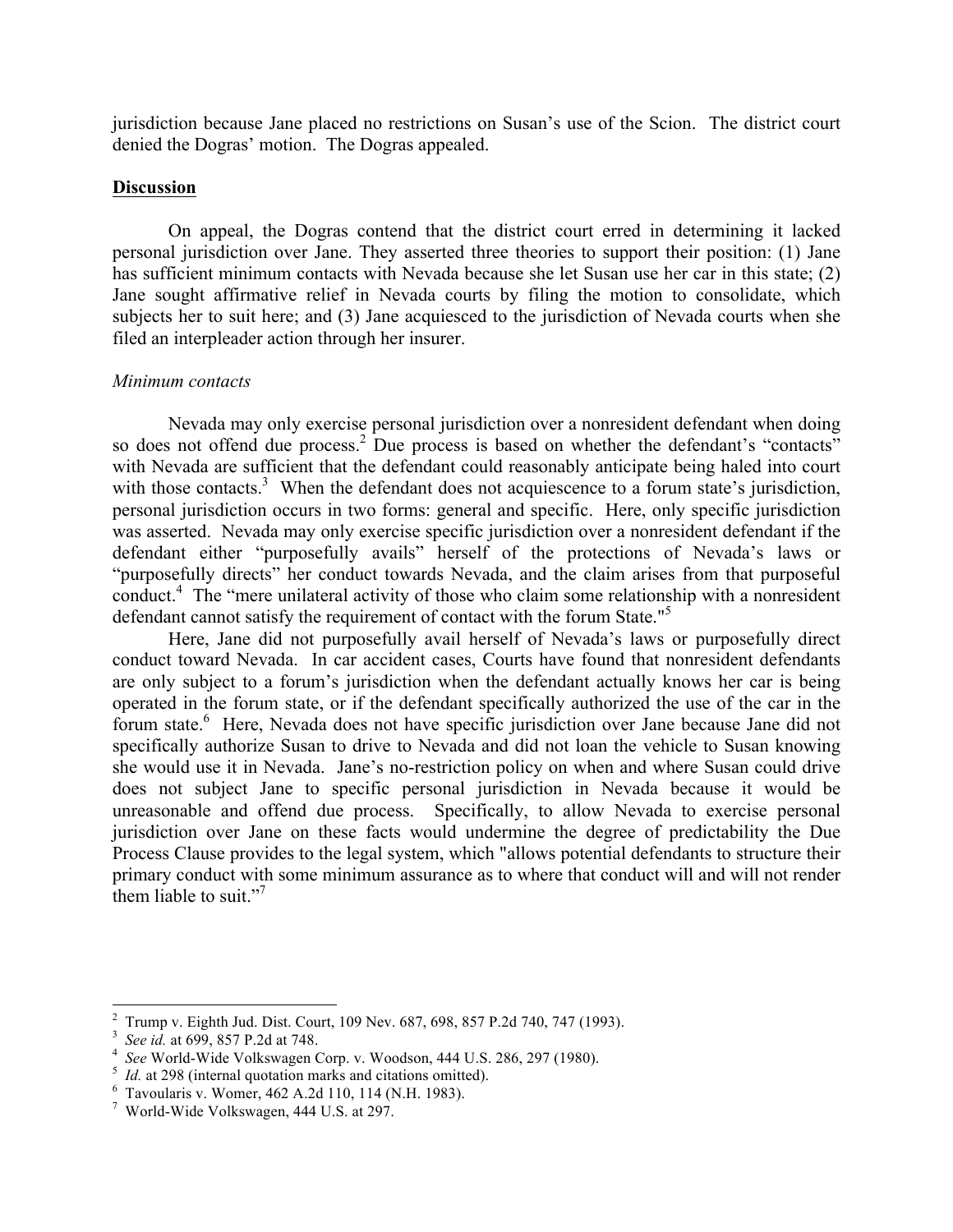#### *Affirmative relief*

The Court assumes, without deciding, that "a party cannot simultaneously seek affirmative relief from a court and object to that court's exercise of jurisdiction."<sup>8</sup> A litigant seeks affirmative relief when she alleges wrongful conduct and seeks damages or relief, or when she defends against an action. Here, however, Jane's consolidation did none of these things. The motion was merely a case management tool to promote efficiency in resolving the various cases, including the Dogras' action arising from the accident. None of the parties' substantive rights were implicated by the motion.

Further, *Dow Chemical Co. v. Calderon*,<sup>9</sup> cited by the dissent, is not persuasive on this point. That case involved a declaratory judgment action brought by Dow Chemical against more than a thousand Nicaraguan citizens. The Ninth Circuit held that "personal jurisdiction exists where a defendant also independently seeks *affirmative* relief in a separate action before the same court concerning the same transaction or occurrence."<sup>10</sup> To arrive at this ruling, the court "assume[d] without deciding" that it would follow the holdings in two out-of-circuit decisions, General Contracting & Trading Co. v. Interpole, Inc.,<sup>11</sup> and *International Transactions Ltd.* v. *Embotelladora Agral Regionmontana S.A. de C.V*. <sup>12</sup> However, *Interpole* and *Embotelladora* are distinguishable from the instant case because in both of those cases, the relevant conduct was performed by the *plaintiffs*. Here, Jane is a defendant, not a *plaintiff*. Furthermore, *Dow Chemical* does not conclusively adopt the holdings in those cases. Thus, *Dow Chemical* does not provide persuasive authority relevant to this case.

#### *Interpleader*

In *Cf. Tweet v. Webster*,<sup>13</sup> the plaintiff alleged Nevada had personal jurisdiction over a nonresident defendant because the defendant's insurance company negotiated a settlement agreement on defendant's behalf in Nevada. The court listed three factors to determine whether an agency relationship existed arising from the insurance company's actions that subjected the defendant to Nevada's jurisdiction: (1) whether the insurer had complete control over settling the claims against the defendant; (2) whether the defendant could "control the method, means or place of settlement negotiations"; and (3) whether the insurer could act in a dual capacity, "the principal purpose of which [was] to protect its own contingent liability under the contract."<sup>14</sup>

Here, the district court did not use the *Tweet* factors to resolve the issue of whether Jane had an agency relationship with her insurance company. Accordingly, the case is remanded to the district court to address this issue under the analytical framework of an agency theory.

<sup>&</sup>lt;sup>8</sup> S.E.C. v. Ross, 504 F.3d 1130, 1148 (9th Cir. 2007).<br><sup>9</sup> 422 F.3d 827 (9th Cir. 2005)

<sup>&</sup>lt;sup>10</sup> *Id.* at 834. <sup>11</sup> 940 F.2d 20 (1st Cir. 1991).<br><sup>12</sup> 277 F. Supp. 2d 654 (N.D. Tex. 2002).<br><sup>13</sup> 596 F. Supp. 130, 133 (D. Nev. 1984). <sup>14</sup> *Id*